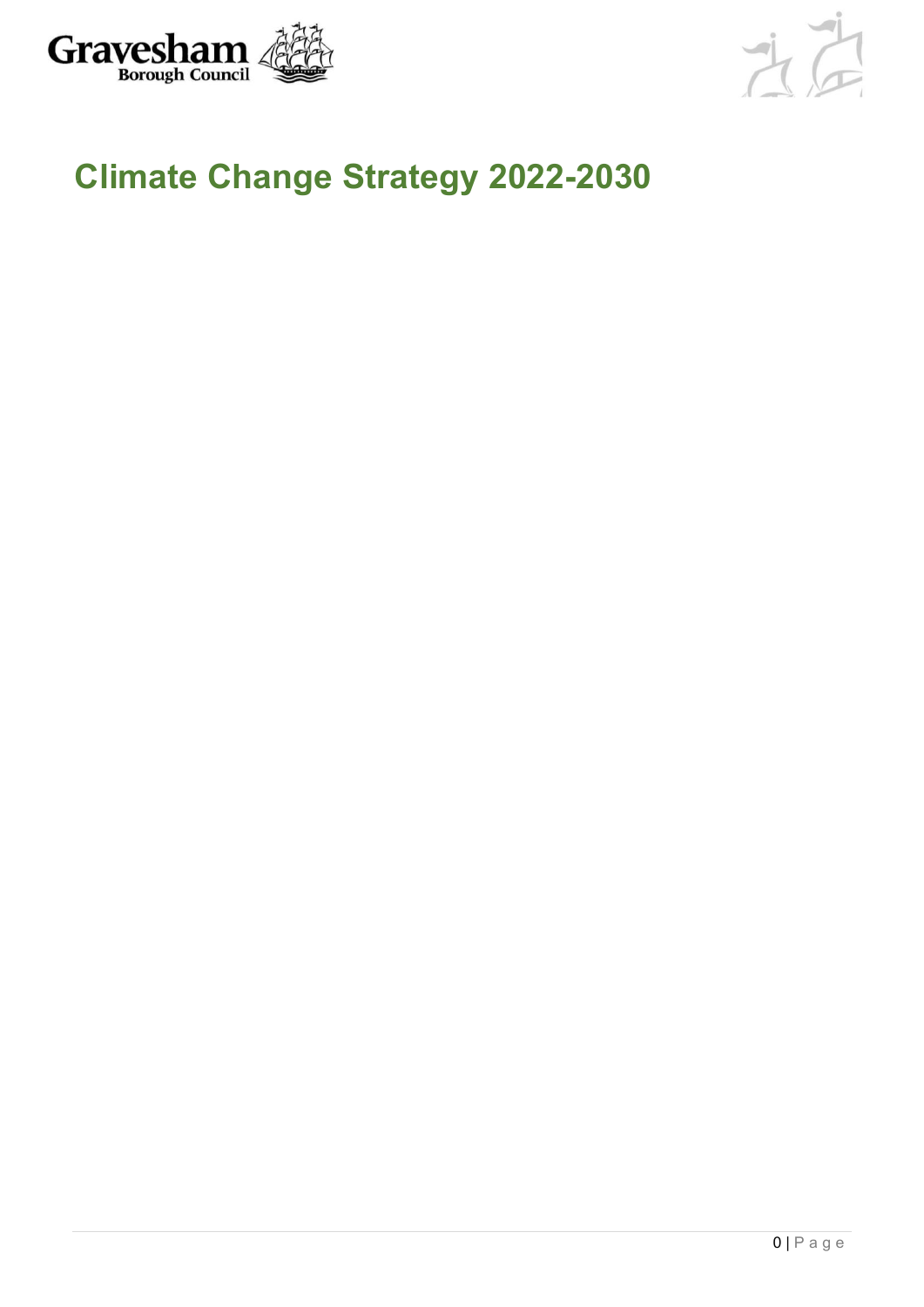



# **Introduction from the Leader**

It gives me great pleasure to present to you the council's Climate Change Strategy for 2022-30.

In June 2019, this council passed a motion pledging to make the Council's operations net zero by 2030.

We recognise the reality of climate change and the devastating impact it will have on the world future generations will inhabit unless we change our habits and the way we live now, and this was our commitment to playing our part.

Make no mistake, achieving that operations net zero status by 2030 is challenging. But what is encouraging is that the work that has gone into drawing up this strategy shows that our 2030 target is achievable.

When Members and officers sat down for the first time to plot a route to our target, the sheer scale of what faces us became clear very quickly. Whilst action to reduce emissions from council operations is in our direct control, there is also a critical role for the council to play in how we manage and maintain the council's housing stock and use our powers and influence to shape actions and behaviours in the wider borough. Responding to the climate emergency must be a key consideration of all decisions and actions the council takes.

Everyone has their own ideas of what could and should be done, but spreading our efforts too widely risks losing focus on the end target and failure to achieve our goal.

This strategy has been developed with the help of outside bodies who are experienced in the field of decarbonisation.

It identifies the quick wins and the areas where longer term planning and investment is required.

It focusses our minds and our efforts and gives structure to the changes we are making every day towards a cleaner, greener, future for the Borough.

There will be challenges and setbacks along the way, but this document will be revised, reviewed and updated to ensure those are overcome in a constructive way that keeps us on track.

I hope you find this strategy encouraging and that it prompts you to redouble your own efforts to join us as we begin the transformation of our part of the world in to a decarbonised environment for those who follow us.

John P. Surben

Cllr John Burden Leader of the Executive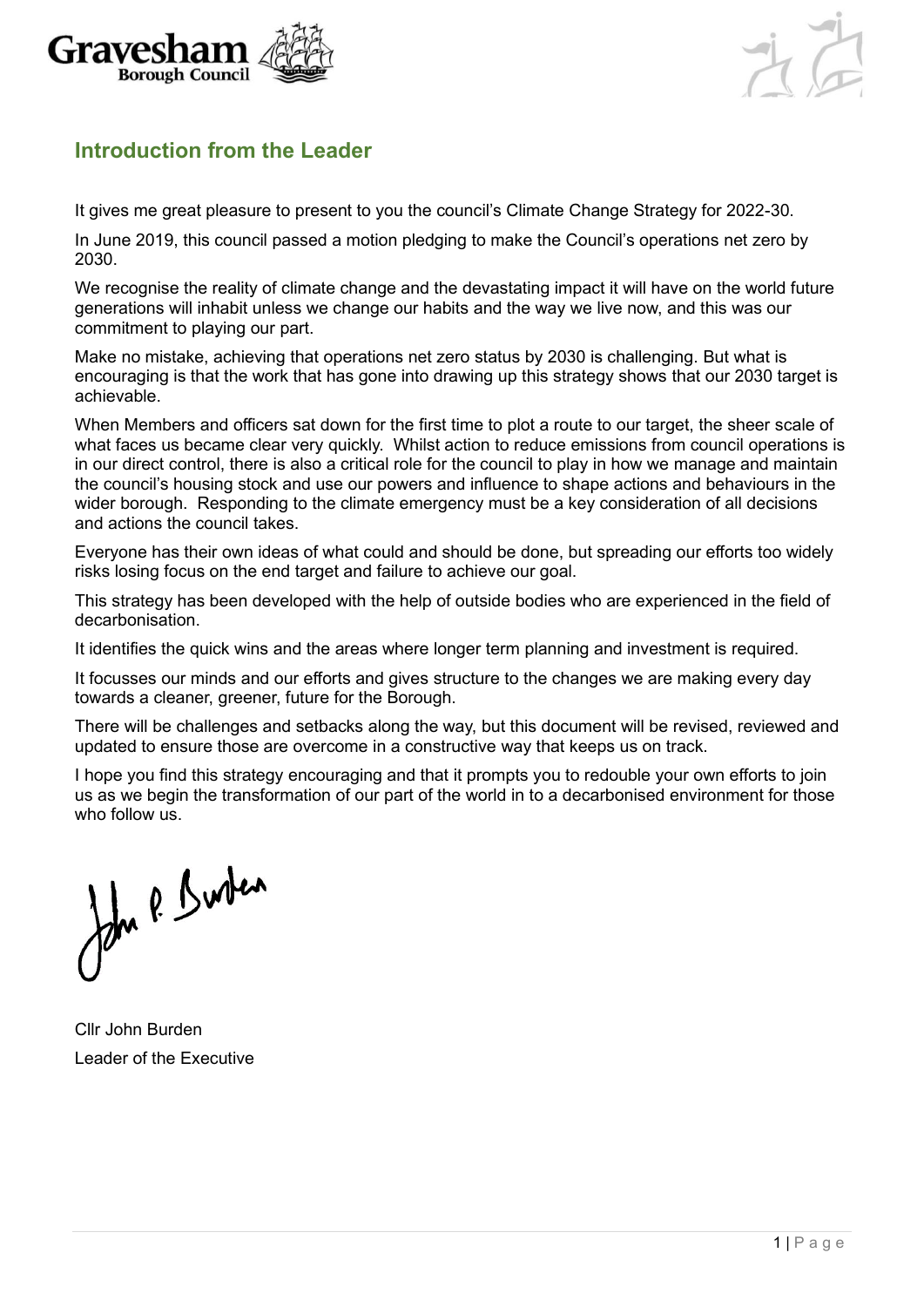



# **Setting the Scene**

#### **What is Climate Change?**

The term **Climate Change** refers to a large-scale, long-term shift in the planet's weather patterns and average temperatures [*The Met Office, 2020*]. Over the past 200 years, the levels of carbon dioxide and other greenhouse gases released into the air has increased, causing a rise in global temperatures which has, and is continuing to, result in long-term changes to the global climate.

Climate Change is a global problem and in 2015, a Conference of Parties (COP) was held with all countries that signed up to the 1992 United Nations Framework Convention. Known as the UN Paris Climate Conference, this meeting led to a ground-breaking agreement by the 196 member countries, called the Paris Agreement, committing to the overall education in greenhouse gases. The agreement came into force in November 2016.

In 2008, the Government introduced the Climate Change Act 2008, which set out a legally binding target for 2050 to reduce greenhouse gas emissions by at least 80% compared to 1990 levels. As a result of signing the Paris Agreement, and recognising the need to do more, this target was revised in June 2019 to achieve net zero greenhouse gas emissions from across the UK economy by 2050.

#### **What is the impact of climate change?**

The effects of climate change are far reaching, impacting on global temperatures and rainfall patterns, which in turn have a serious impact on the risk of flooding, heatwaves leading to increased health issues and agriculture and ability of grow crops. These are just a few of the impacts and there are many more.

The Intergovernmental Panel on Climate Change (IPCC) is the United Nations body for assessing the science related to climate change and provides regular updates on the impacts of Climate Change on our planet. In its latest report (August 2021) it highlighted the key impacts as:

- Global surface temperature was 1.09C higher in the decade between 2011-2020 than between 1850-1900.
- The past five years have been the hottest on record since 1850.
- The recent rate of sea level rise has nearly tripled compared with 1901-1971.
- Human influence is "very likely" (90%) the main driver of the global retreat of glaciers since the 1990s and the decrease in Arctic sea-ice.
- It is "virtually certain" that hot extremes including heatwaves have become more frequent and more intense since the 1950s, while cold events have become less frequent and less severe.

This provides a clear outline of the impacts of Climate Change on the planet and the need to take action to mitigate and reduce the speed at which the changes are taking place.

Specifically for Gravesham**:**

- if global temperatures increased by 2C above pre-industrial levels, the hottest summer day could be about 37.9C and if it raised by 4C it could be about 42C. In winter, the warmest winter day could peak at between 19C and 21C.
- whilst the number of rainy days each month would reduce marginally in summer months and stay roughly the same in winter months, the amount of rain would increase with the heaviest rainfall being more intense. If temperatures increased by 4C in the winter, there could be an increase in rainfall of around 40mm which is 29% higher than now.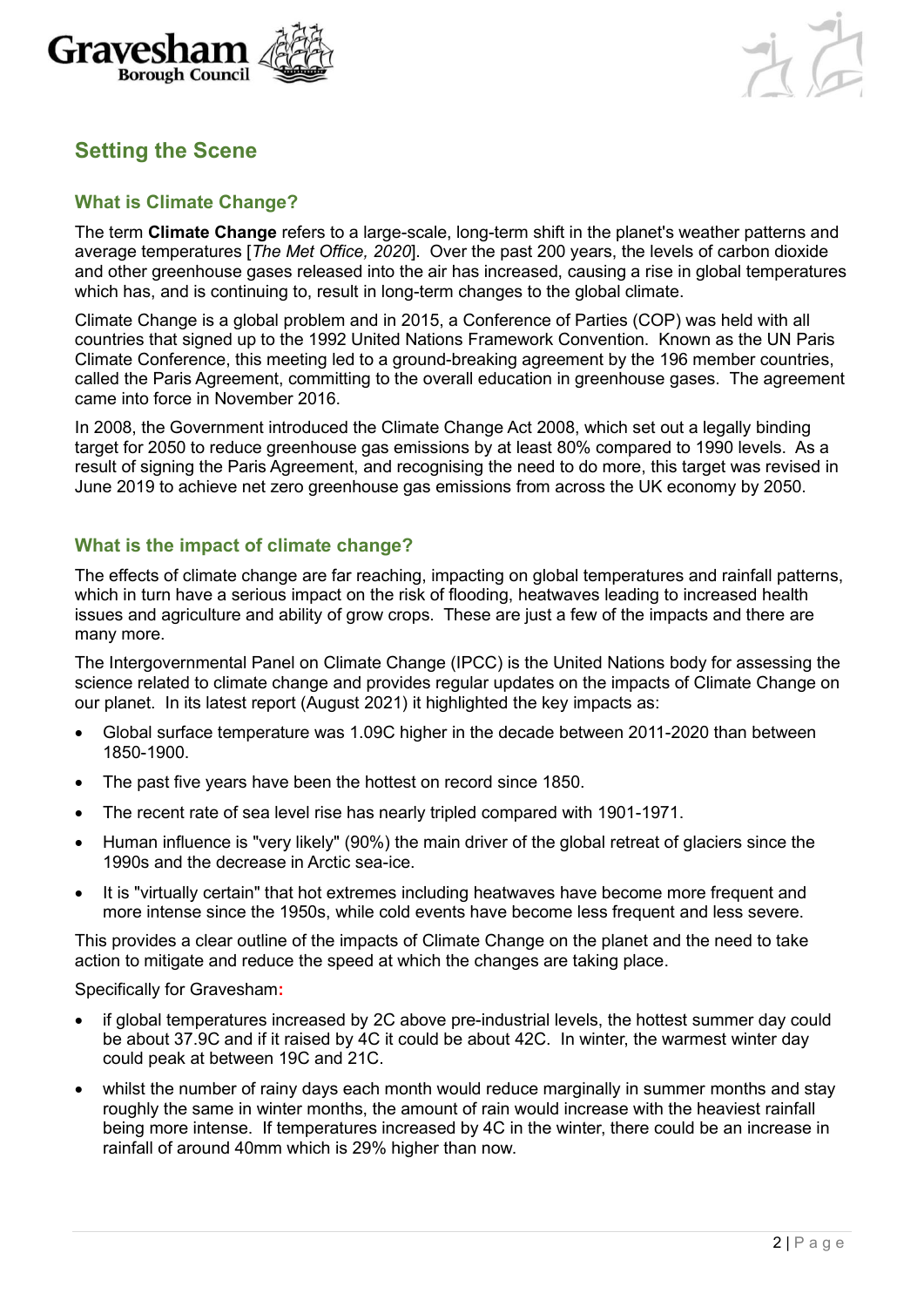



In general as the temperatures increase, the summers are likely to be drier and hotter and the winters warmer and wetter.

**Source**: Data taken from the BBC - [What will climate change look like near me?](https://www.bbc.co.uk/news/resources/idt-d6338d9f-8789-4bc2-b6d7-3691c0e7d138) – website published July 2021 -

#### **What can we do to reduce the impact of Climate Change?**

Action has already been taken to reduce the level of greenhouse gas emissions both nationally and locally. In 2019, the total UK greenhouse gas emission was 468.1 million tonnes (*Source: Department for Business, Energy and Industrial Strategy - UK local authority and regional carbon dioxide emissions national statistics: 2005 to 2019*). This is a 44% reduction from the level of emissions recorded in 1990 and represents around 1% of the total global emissions. Transport was the largest emitting sector in the UK in 2019, responsible for over a quarter of emissions whilst energy supply delivered the largest reduction in emissions in the UK from 2018 to 2019, as power stations continued to reduce coal use.

Climate Change is not something that can be tackled individually; a collaborative approach is required both across the borough, across the county and nationally. The speed at which the impact of Climate Change can be seen, can be reduced by cutting the emissions of the main greenhouse gases; carbon dioxide, methane, and nitrous oxide; and this is something we can all work on together.

Taking action to reduce the impact of Climate Change is not a new concept for the council. Whether working with residents and business to improve recycling opportunities, managing the borough's green spaces, taking action to improve its own buildings or supporting residents to improve the energy efficiency of their homes, the council which has a demonstrable history of taking action to reduce its own emissions and enhance the environment of the borough.

# **Gravesham Borough Council's Climate Declaration**

#### *Gravesham Borough Council with this motion declares we have a climate emergency and we will begin to take action to prepare for the borough to become carbon neutral by 2030.*

*This may be a tiny step in the context of the long term global problem of climate change, but we believe the council should take a lead; taking action to reduce carbon emissions will also help make Gravesham a cleaner and more pleasant place to live in the short term.*

*This motion calls on the Full Council to:*

- *1. Declare a climate emergency;*
- *2. Pledge to do what is within its powers and resources to make Gravesham Borough Council carbon neutral by 2030, taking into account both production and consumption emissions;*
- *3. Call on Westminster to provide the powers and resources to make the 2030 target possible;*
- *4. Continue to work with partners across the county and region to deliver this new goal through all relevant strategies;*
- *5. Investigate all possible sources of external funding and match-funding to support this commitment; Complete a Green audit of all council services to ensure that weight is given to the environmental and sustainability impact as well as cost;*
- *6. The Council will encourage plastic-free initiatives and support events intended to promote plastic reduction in the Borough; and*
- *7. Set up a working group to report back within six months with the actions the council will take to address this emergency.*

In response to the challenges facing not only the UK, in June 2019 Gravesham Borough Council passed a formal motion to declare a climate emergency and, accordingly, committed to Gravesham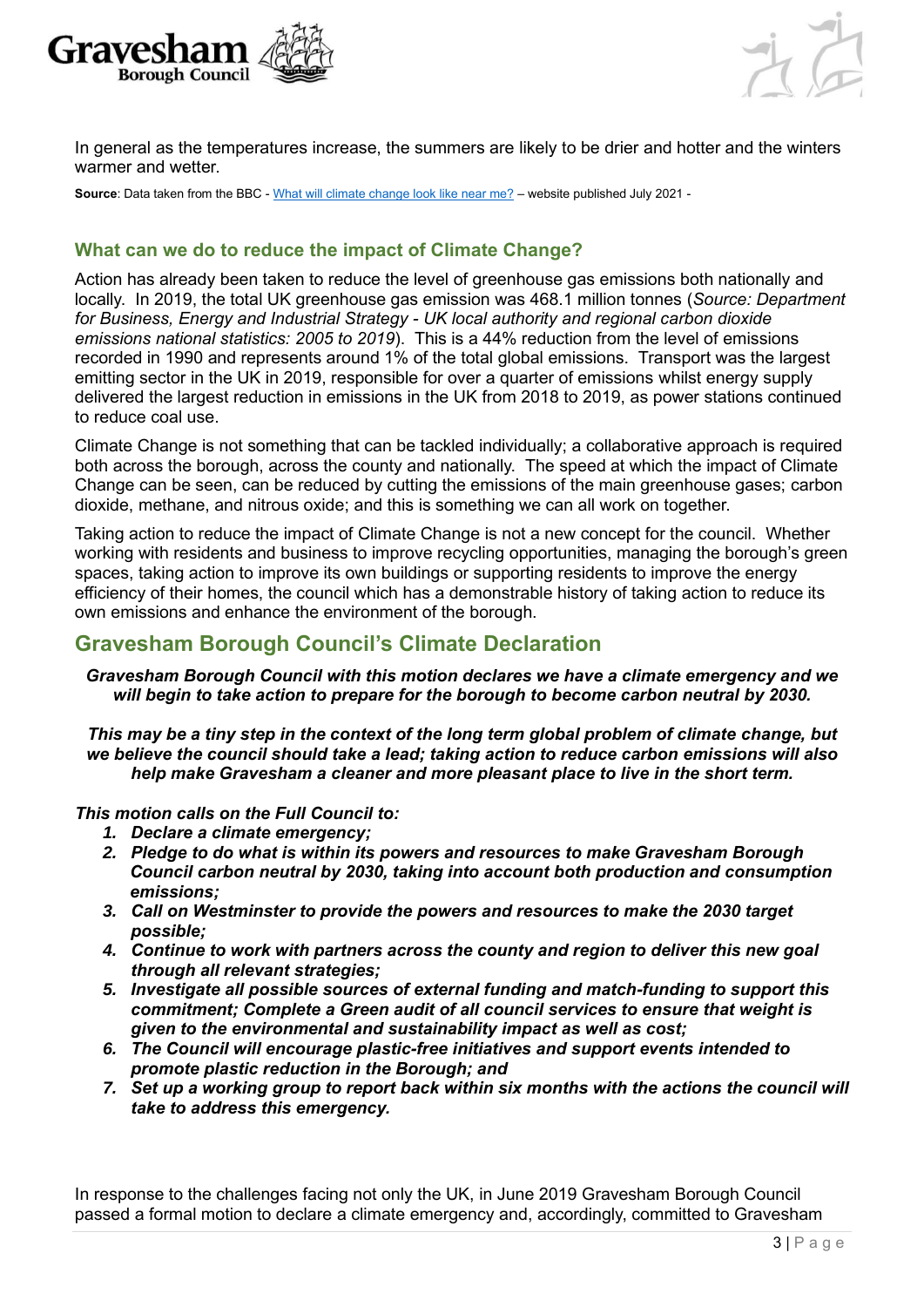



Borough Council taking a lead in achieving Carbon Neutral status. In the global context of long term climate change, this motion represented a small step but it is acknowledged that the council has a social responsibility to build on the actions it had already taken to further improve the lives of local residents wherever possible. The council has been working on delivering this pledge since June 2019 but, by taking a lead in the borough and publishing this Climate Change Strategy, the council can target its action to reduce carbon emissions, helping to make Gravesham a cleaner and more pleasant place to live in the short term.

#### **Why 2030?**

The next ten years are critical if we are to truly take decisive action and implement significant change to cut emissions levels. The Coronavirus pandemic has demonstrated how quickly we can flex and adapt to working differently, both in working and personal lives, when the impetus is there.

#### **The Golden Thread - How we will deliver on the Declaration made**

Through its adopted Local Plan, the council has in place a vision for Gravesham, which sets out that by 2028, *Gravesham will be a place where residents have access to quality housing, jobs and services that allow them to meet their day-to-day needs in an environmentally safe, vibrant and attractive borough; a Gravesham to be proud of. Residents have opportunities to improve health and accessibility will have been seized by the provision of better facilities for recreation, sport, walking and cycling. Development and growth will be well managed to ensure that local infrastructure impacts are mitigated. Whilst facilitating this growth, the borough's protected landscapes and natural habitats will be safeguarded and the impact of growth on the environment minimised.*

The Corporate Plan sets the strategic direction for the council over a defined period, establishing a suite of corporate objectives and supporting policy commitments that shape everything that the council does. The Corporate Plan sets out a clear objective of the council to take action to bring forward *adopted sustainable living and operating practices delivering a cleaner, more attractive and healthier Gravesham, working towards preparing for the borough to become carbon neutral.*

In developing this Strategy, the council is formally and publicly setting out its plans to ensure it is taking pro-active action both as an employer, a housing provider and a community leader. . .

#### **Financial Support for the Climate Change Agenda**

Government launched its Green Finance Strategy in July 2019, intended to support the UK's economic policy for strong, sustainable and balanced growth, the delivery of a modern Industrial Strategy and the domestic and international commitments on climate change, the environment and sustainable development. With local authority budgets already strained, Green Finance will be a key area of focus for both recovery after the COVID-19 pandemic, and for renewal programmes to deliver climate emergency ambitions.

The term 'Green Finance' relates to any form of investment or lending for purposes that take into account the environmental and social impact or enhance environmental sustainability. Fundamental to green finance is the ability to demonstrate that the related project or initiative has produced environmental benefits. Examples of green finance could include taking on a loan to purchase an electric vehicle or taking a decision to invest in more energy efficient measures in council administrative buildings and council-owned dwellings.

In November 2020, the Prime Minister set out the approach Government will take to build back better, support green jobs, and accelerate the path to net zero through the UK Shared Prosperity Fund. Specifically in relation to Green Finance, this included a commitment to raising total Research & Development investment to 2.4% of GDP by 2027, as well as providing £1bn of government funding in net zero innovation with £1bn of matched funding and potentially £2.5bn of follow on funding from the private sector.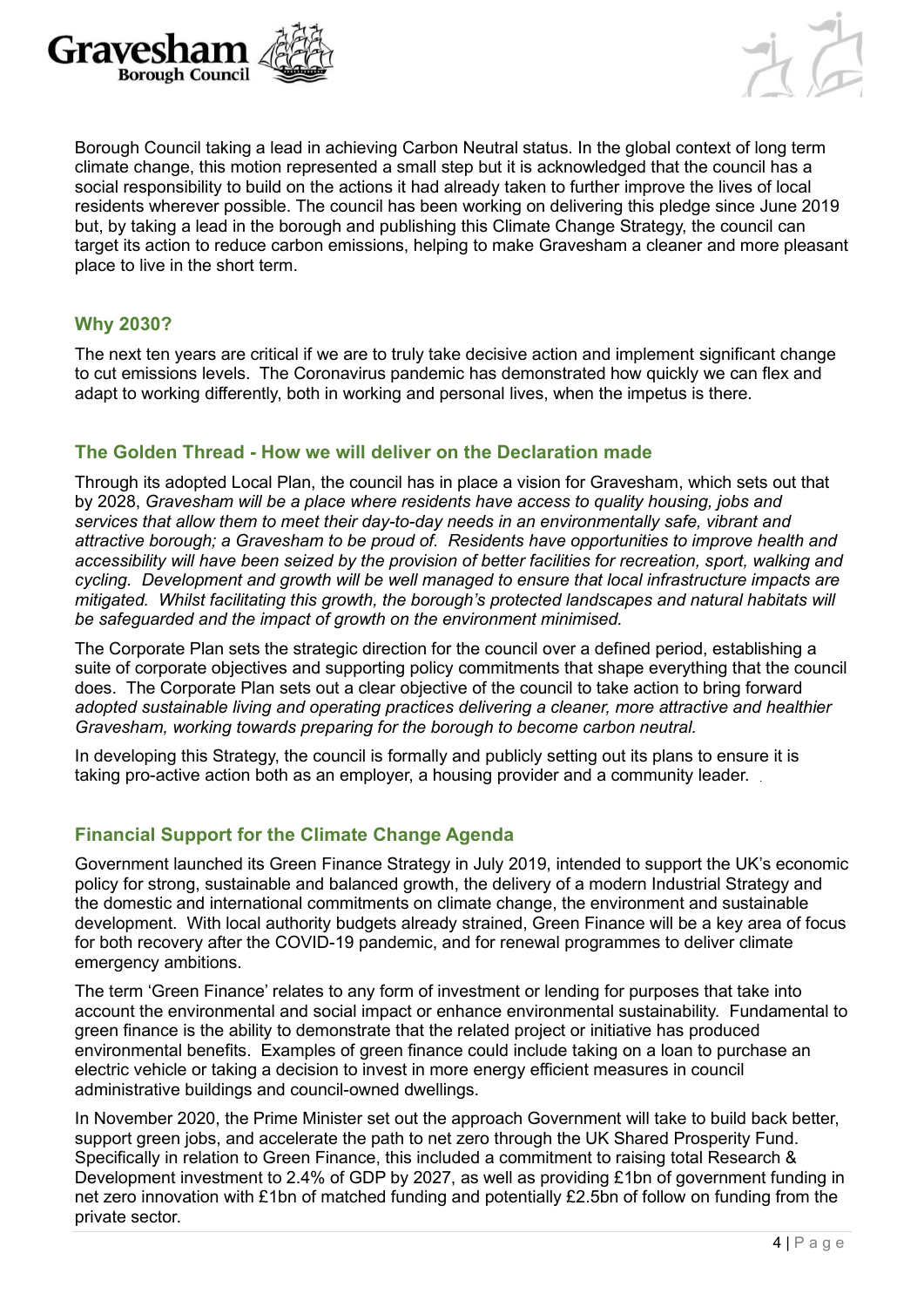



Funding for Local Government over recent years has become more heavily focused on targeted grants from Central Government intended to support and deliver specific policy outcomes. Securing funding from such sources will be fundamental to the council being able to deliver its Climate Change Agenda. Gravesham Borough Council has also established a specific Climate Change Reserve to provide seed funding for activities relating to the council's Climate Change agenda; further activity will also been supported by existing Revenue and Capital provisions.

Alongside other partners and key bodies, the council will lobby government to shape national policy and influence funding decisions in support of taking action on Climate Change.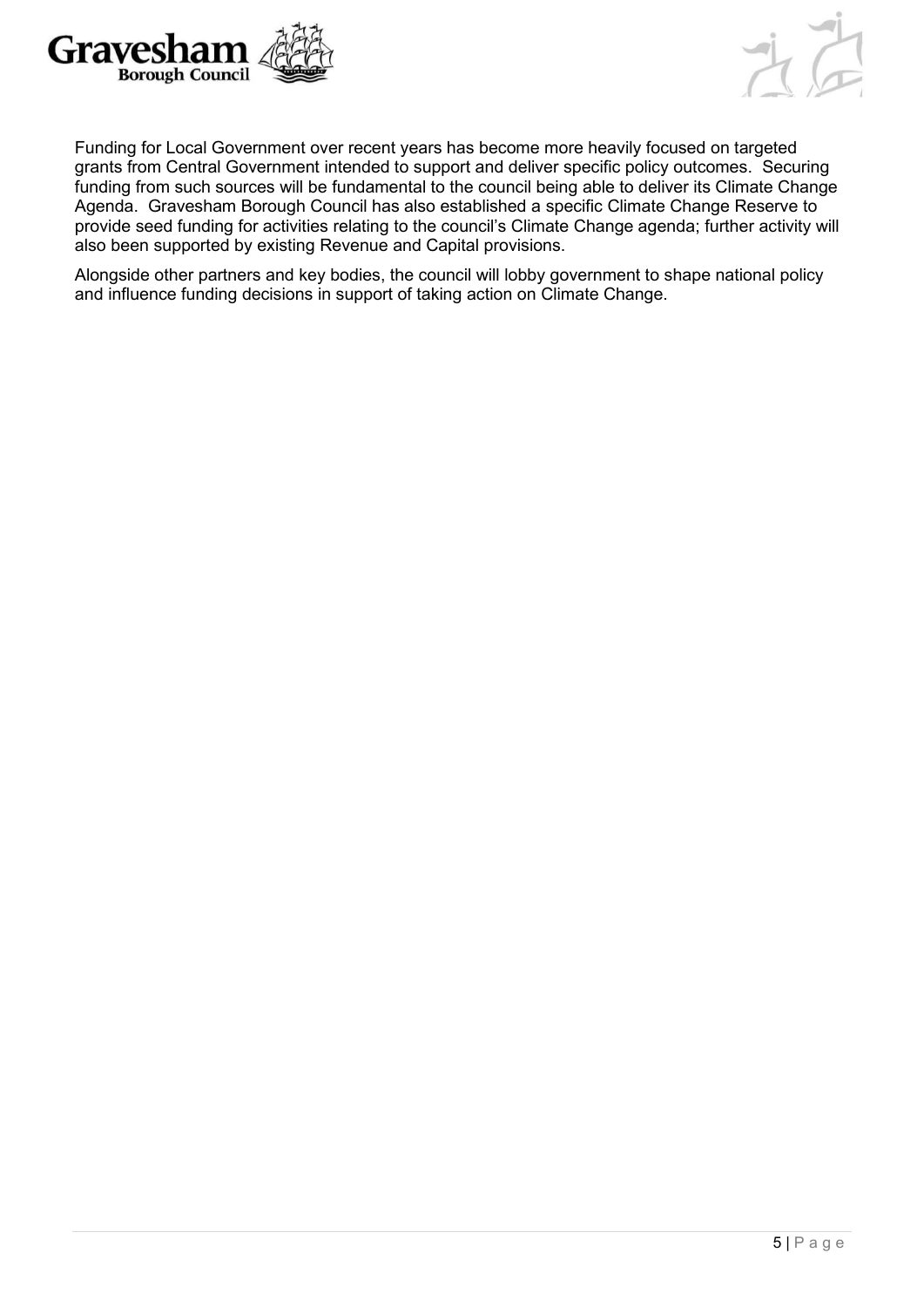



# **A baseline for Gravesham**

# **Gravesham Borough Emissions**

In order for the council to understand the total emissions for the borough of Gravesham the council has used data collated by the Department for Business, Energy and Industrial Strategy (BEIS) to provide an overview:



Since 2005, the borough has seen a reduction in the level of carbon dioxide equivalent emissions from 1,672,372 ktCO<sub>2</sub> to 457,043 ktCO<sub>2</sub>, a reduction of just under 73%. To put this into perspective, the emissions from the borough of Gravesham represents less than 1% of the total UK emissions in 2019.

The graph below shows the sectors that contribute the most to the level of emissions in the borough:

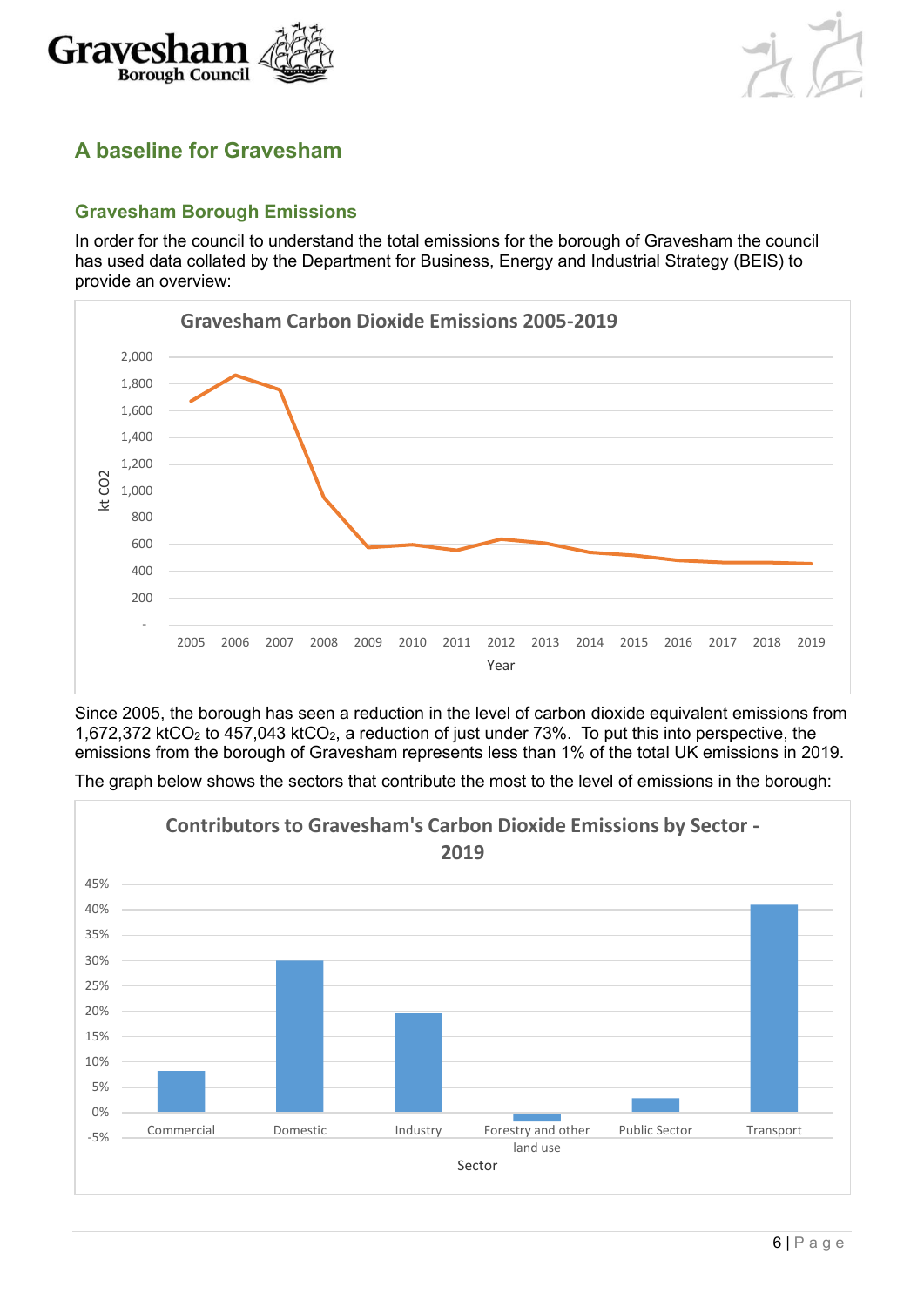



#### **Council Emissions (excluding housing stock)**

Working with Local Partnerships, the council undertook a full audit of the data that had previously been reported in relation to the Greenhouse Gas Emissions generated from its own operations.

The graph below provides a view of the level of Greenhouse Gas Emissions from GBC operations since 2014-15:



The Council's total gross greenhouse gas emissions continue to be recorded against the three specific 'scopes' for categorising the emissions:

- **Scope 1 –** All Direct Emissions from the activities of an organisation or under their control. Including fuel combustion on site such as gas boilers, fleet vehicles and air-conditioning leaks.
- **Scope 2 –** Indirect Emissions from electricity purchased and used by the organisation. Emissions are created during the production of the energy and eventually used by the organisation.
- **Scope 3 –** All Other Indirect Emissions from activities of the organisation, occurring from sources that they do not own or control.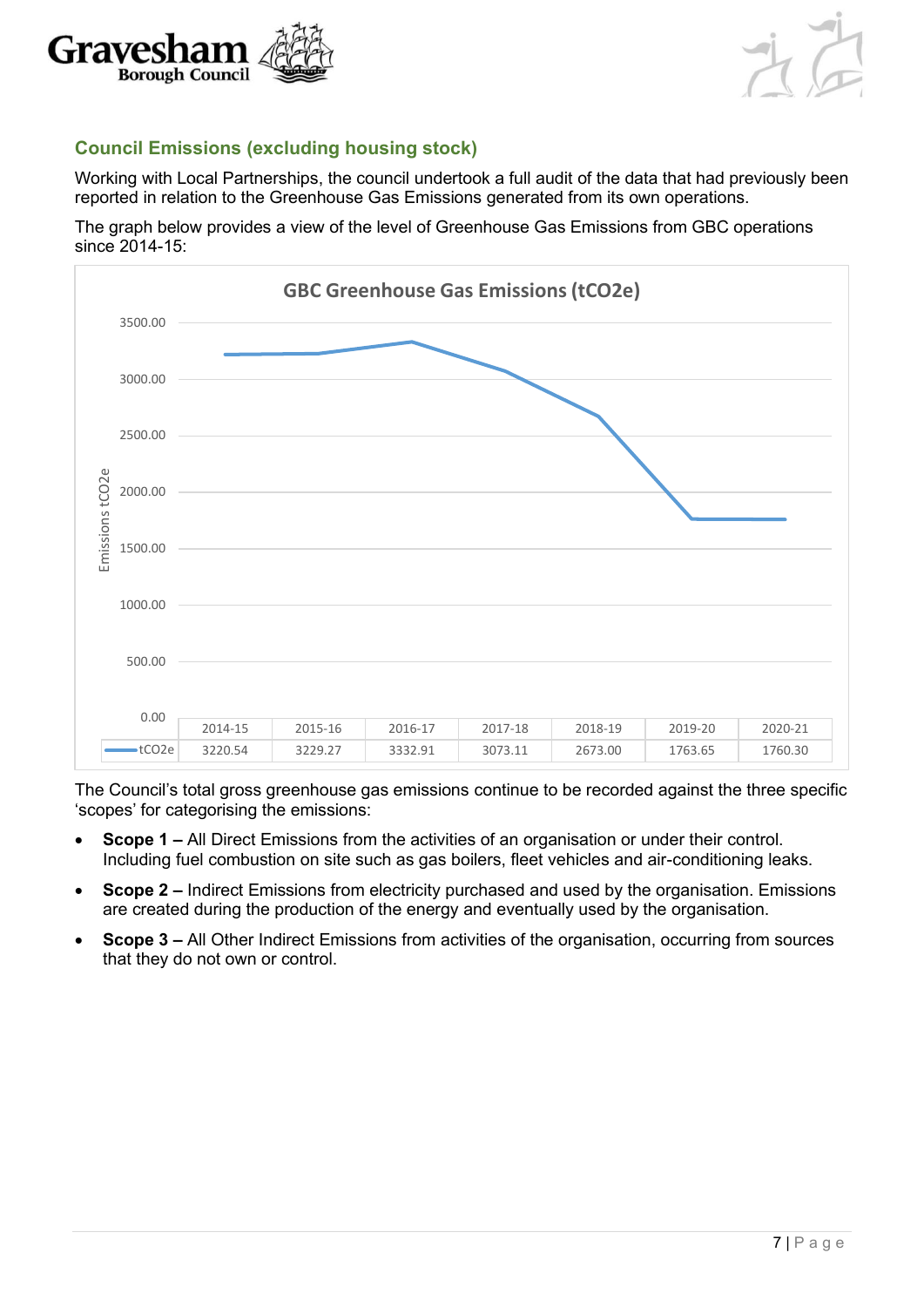



The council's emissions for 2020-21 can be analysed as follows:

| Scope   | <b>Emissions Type</b>              | <b>Emissions</b><br>(tCO <sub>2</sub> e) | <b>Percentage of</b><br><b>Total</b><br><b>Emissions</b> |
|---------|------------------------------------|------------------------------------------|----------------------------------------------------------|
|         | Heating                            | 910.68                                   | 51.7%                                                    |
| Scope 1 | <b>Fugitive Emissions</b>          |                                          | 0.0%                                                     |
|         | Authority's Fleet                  | 391                                      | 22.2%                                                    |
| Scope 2 | Electricity                        | 419.5                                    | 23.8%                                                    |
|         | <b>Staff Travel</b>                | 3.04                                     | 0.2%                                                     |
| Scope 3 | Transmission & Distribution losses | 36.08                                    | 2.0%                                                     |
|         | Water                              |                                          |                                                          |
|         | Total Emissions                    | 1760.3                                   | 100%                                                     |



It is clear that the vast majority of council emissions fall into Scope 1 and are therefore emissions that the council has direct control over and can have a impact on by taking positive action in the future.

#### **GBC Housing Stock**

Energy Performance Certificates (EPCs) are required in the UK to provide a prospective owner or tenant with information on the energy performance of a building and recommendations for improvement. EPCs for homes use an A-G rating scale based on the modelled energy bill costs of running the building. The Government's Energy White Paper requires all existing homes to meet EPC Band C by 2035, where practical, cost-effective and affordable.

A total of 44% of GBC's housing stock has a logged EPC rated below C, which mirrors national statistics for social rented homes in England. The graph overleaf shows the energy performance for all of Gravesham's social housing sourced from Parity Portfolio, a web-based assessment tool enabling GBC to profile its housing stock and identify energy efficiency measures and costs to improve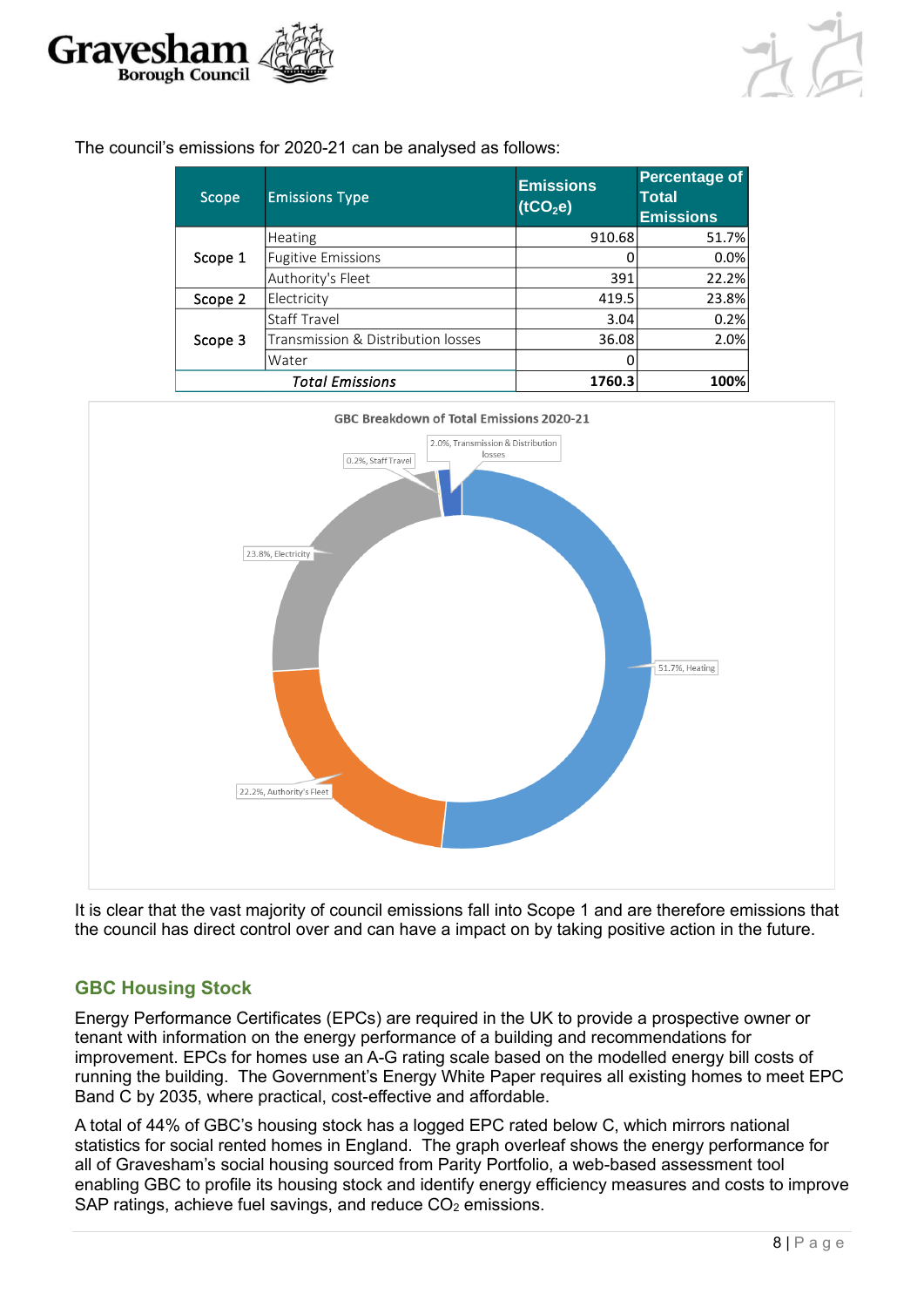





The graphic below provided by Parity Portfolio shows the density of carbon emissions for each lower layer super output areas (LSOA) by the council's social housing stock.

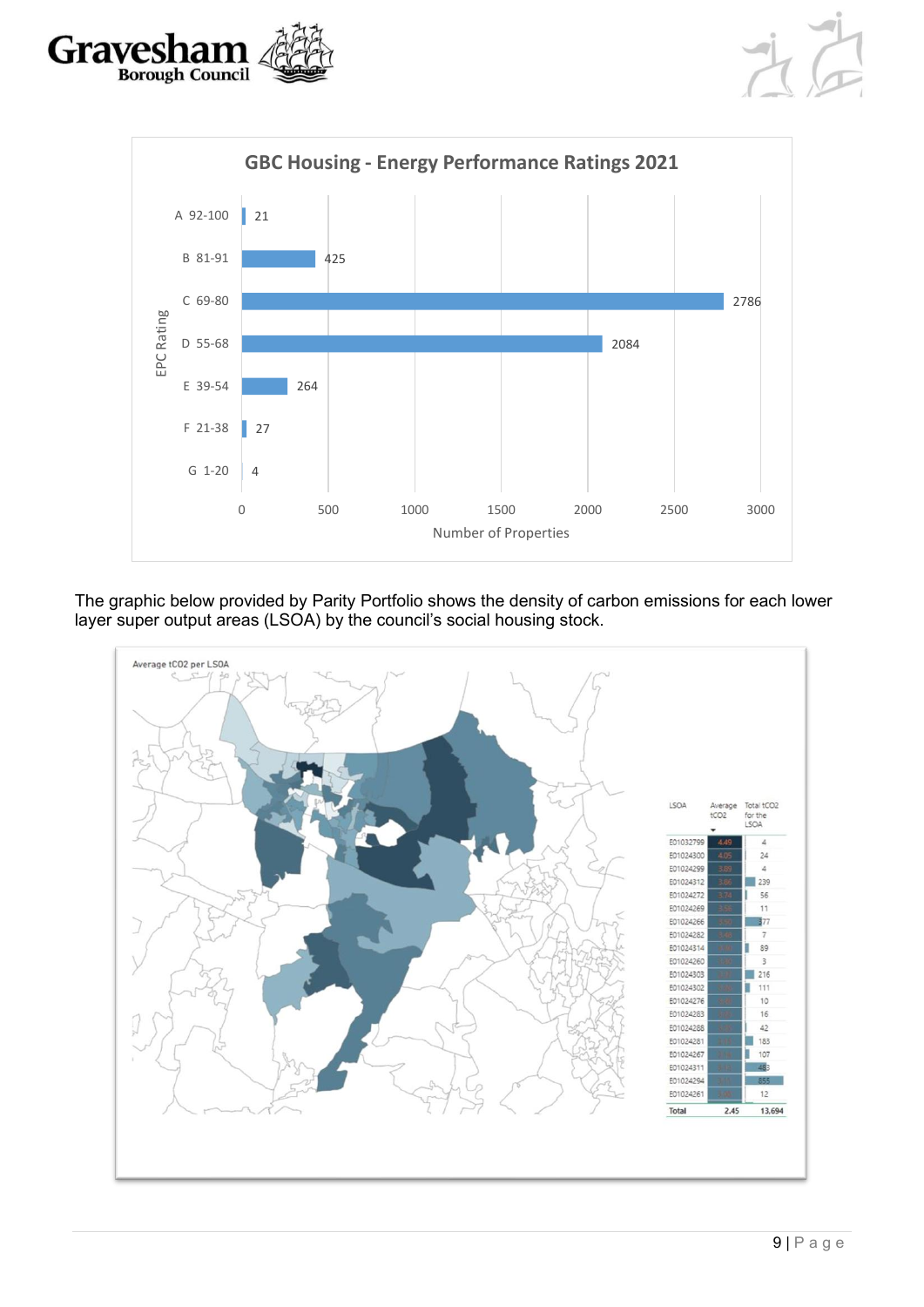



LSOA are a geographic hierarchy designed to show reporting of small area statistics in England and Wales. Gravesham wards may contain more than one LSOA. Gravesham Borough Council's social housing carbon emissions for 2021 are 13,694 tones averaging 2.45 tonnes per property.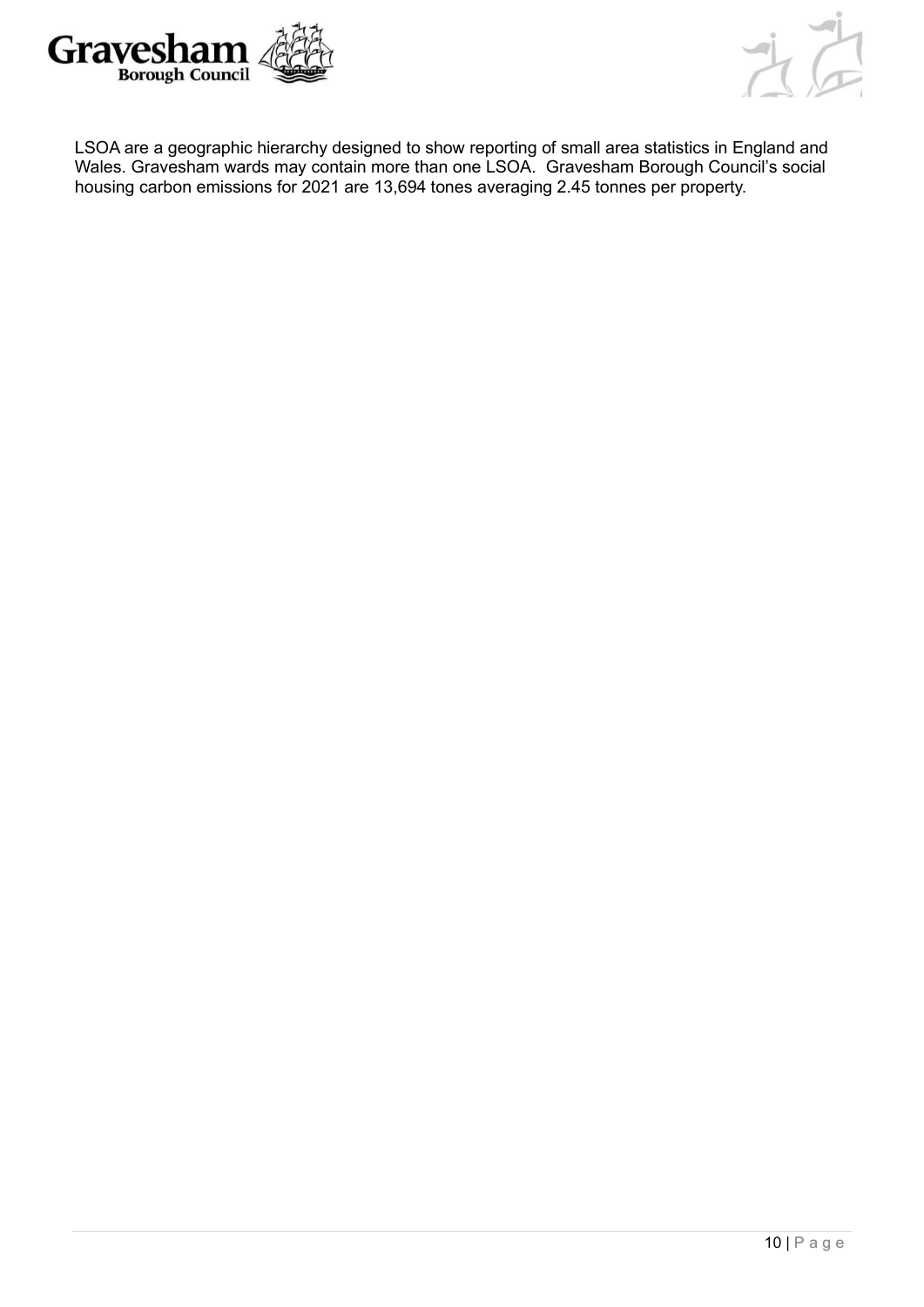



# Strategic development and priorities

In identifying the key Climate Change action priorities for the council and the Borough as a whole, it is clear that there are some aspects for which the council has full control and others for which the council will need to work with others to instigate change to reduce emission levels.



1. **Gravesham Borough Council – the organisation**

The council is targeting its operations to be net-zero by 2030.

In working towards this target, the council will monitor and report on all sources of carbon emissions over which it has financial control. The council is assessed to have financial control over a service or asset if it has the ability to direct the financial and operating policies of the service or asset with a view to financially managing its activities.

In 2020-21, the council produced 1,760.3 tCO2e of the total emissions in Gravesham, either through its direct operations or indirectly through its electricity usage (97.2% of all emissions). The council will lead by example and implement a number of actions which will enable the council to achieve its aim of achieving net zero emissions from its operations by 2030. The graph overleaf sets out the trajectory for the council in the coming years: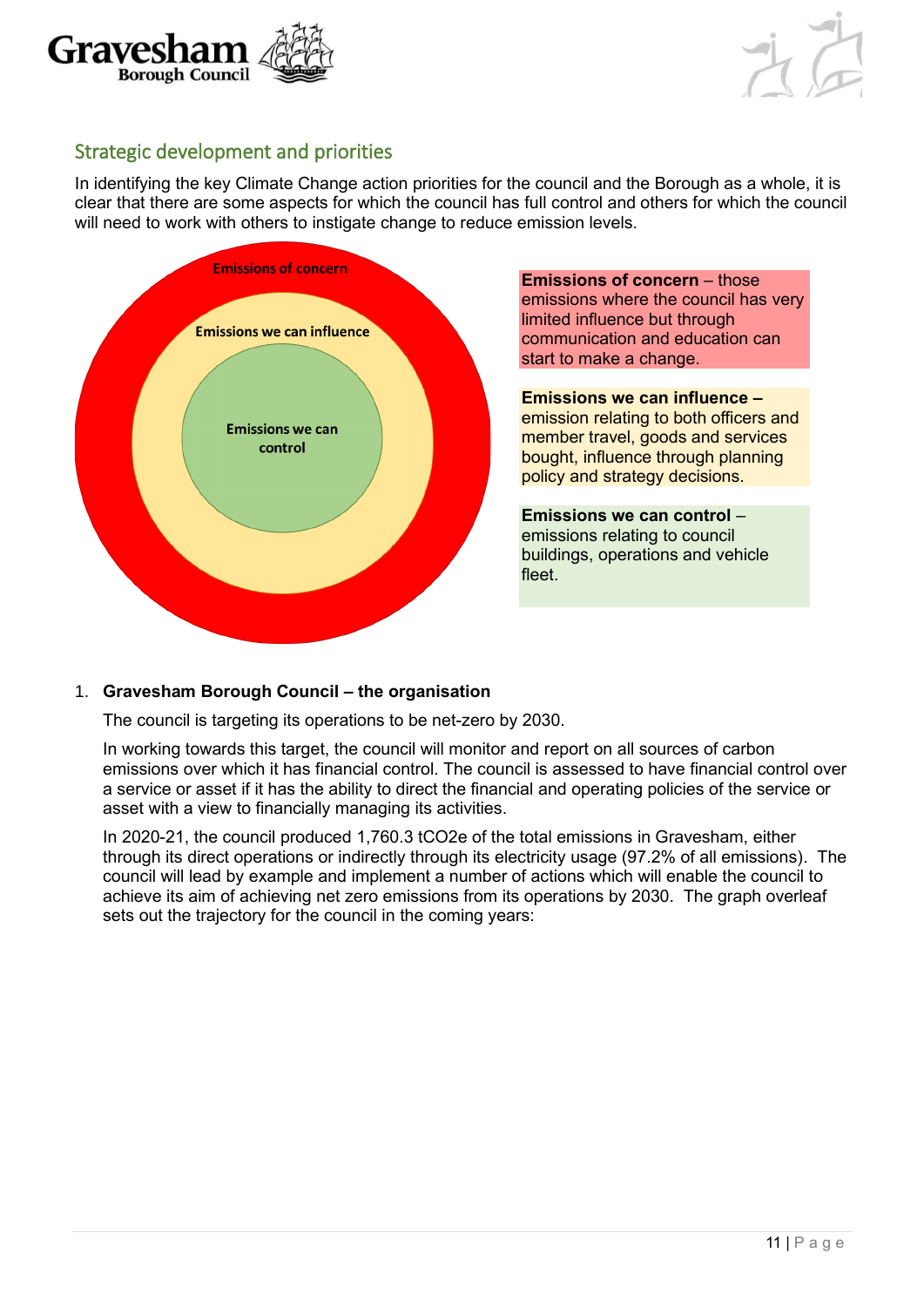



Specific action can be taken in order to reduce the level of emissions from council operations, starting with the education of both officers and Members in behave change to encourage better and sustainable decision making and use of resources. More fundamental changes will also be required to enable the council to reduce its emission to achieve net zero by 2030. These will include:

- Replacement of the existing Civic Centre, The Woodville Theatre and two Leisure Centres with highly energy efficient new buildings.
- A programme of energy efficiency measures, electrification/decarbonisation measures and renewable energy generation at the Brookvale Depot and other corporate buildings within the estate.
- Fleet review and replacement of existing petrol/diesel vehicles with alternatively fuelled vehicles.
- Ensuring the council's remaining energy requirements are sourced from renewable sources.

In order to achieve the reduction required, ideally the council will need to take actions as early as possible in order to increase the reduction of emissions as much as possible. Following the review by Local Partnerships, a carbon budget has been developed for the council. A Carbon Budget is intended to define the cumulative amount of carbon emissions that an entity has agreed is the largest it will produce over a period of time. In line with Governmental reporting cycles, the council has determined its first Carbon Budget cycle will run to 2027, as presented below.

| Year      | 2021  | 2022 | 2023  | 2024         | 2025               | 2026 | 2027 | Cumulative |
|-----------|-------|------|-------|--------------|--------------------|------|------|------------|
| Budget    | 1.763 | 716  | 1,669 | ววว<br>1,ZZZ | 1 717<br>، ٹ کرنا۔ | 414  | 207  | 8,208      |
| Annual    |       |      |       |              |                    |      |      |            |
| Reduction | $- -$ | 3%   | 3%    | 27%          | $0\%$              | 66%  | 50%  | .          |

Monitoring and review of the Carbon Budget will be undertaken through the council's annual budget setting process and outturn reporting, as well as through annual reporting of its annual climate change activity.

It will also be important for the council to not only use the Climate Change Reserve that has been established, but also secure funding from other sources, such as grants, Central government funding, to enable actions to be taken. There will also be a need to carry out a wholesale review of the way in which the council uses its fleet and administrative buildings, in order to achieve the For a state of the carbon Budget and attentions required.<br>
Reduction 1,763 1,716 1,669 1,222 1,217 2025 2027 Cumulative<br>
Reduction 1,763 3% 3% 27% 0% 66% 50% 2027<br>
Monitoring and review of the Carbon Budget will be undert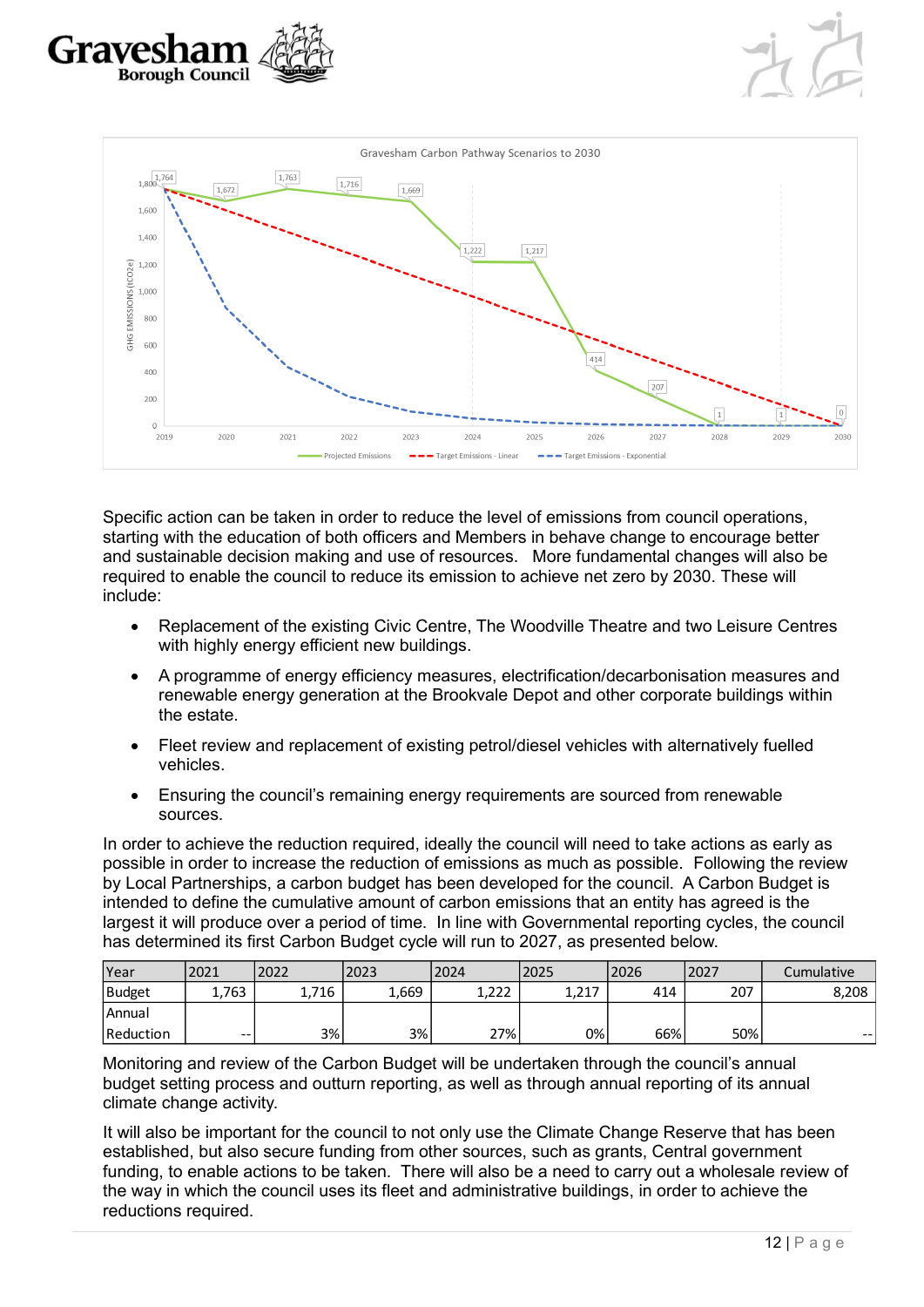



#### **2. Gravesham Borough Council – the housing provider**

The council will do what is possible within resources available to work towards the UK Government's target for social housing providers, as set out in the Clean Growth Strategy, to attain the minimum rating of Energy Performance Certificate (EPC) C for rented properties by 2035. We will work with tenants to support them in the use of the tools and technology they have available to improve energy efficiency in council housing stock.

The council currently has 5,611 properties within its housing stock with 44% logged as having an EPC rated below C. There is a need to both improve the energy efficiency of council housing stock but also work with our residents to ensure they understand the impacts their own behaviours have on the level of emissions in the borough.

#### **3. Gravesham Borough Council – the community leader**

The council cannot tackle climate change alone. By working with partners, residents, community groups and other interested parties across the borough, we can continue to drive down the level of emissions across Gravesham, helping the borough to focus on those areas where emissions are highest.

Critical to reducing emissions in the borough is the need to take action around those in the areas of stationary energy (emissions from buildings such as domestic housing stock and industrial and commercial buildings) and transportation (emission from rail, freight and on-road emissions). Working together, and acting as a leader in the way in which the council manages its emissions, reductions can be achieved.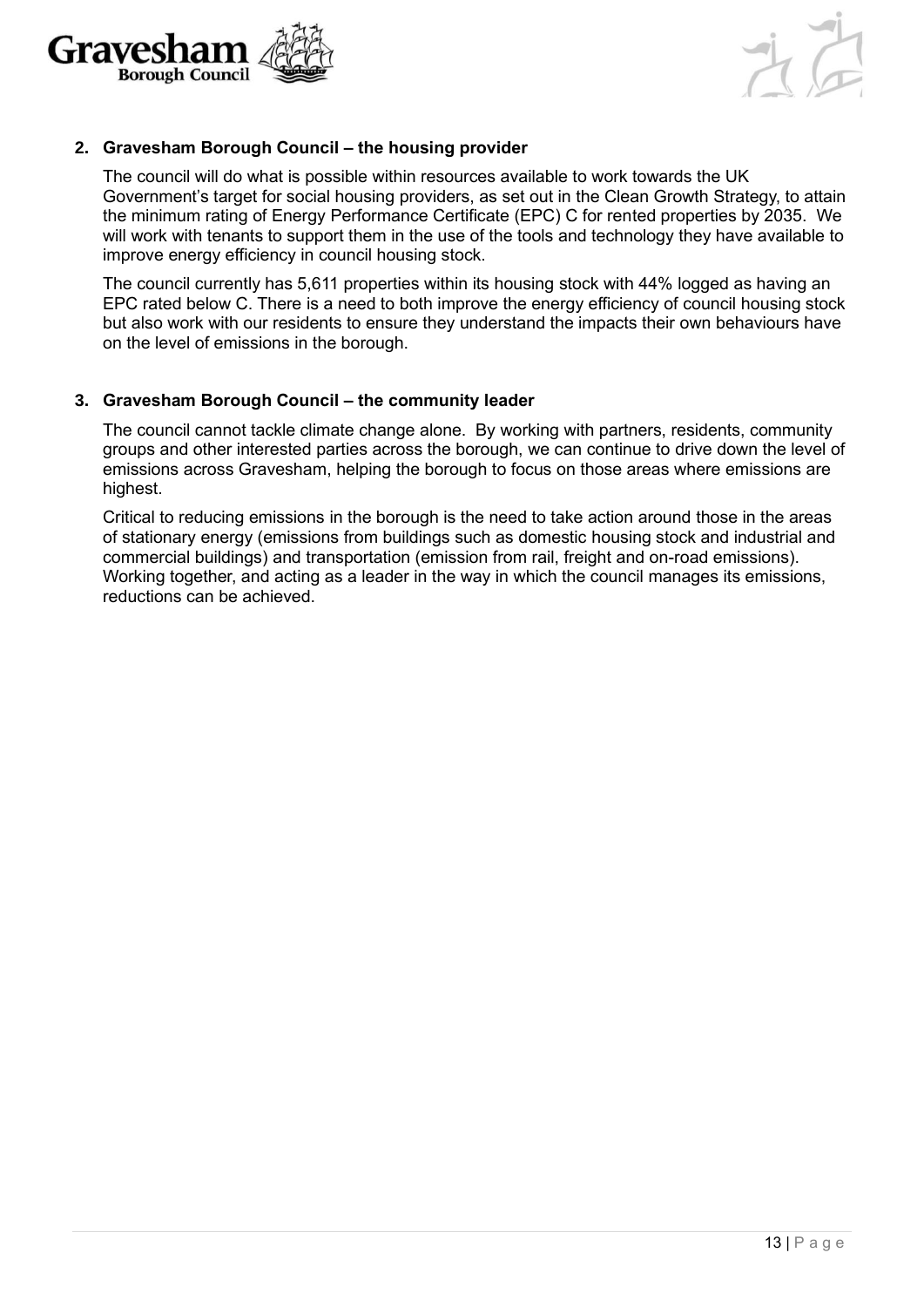# Delivery Plan

# Priority 1: GBC – the organisation

|     | <b>Areas for Action</b>                                                                                                                                                                                                                                                                                                                                                                                                                                                                                                 |
|-----|-------------------------------------------------------------------------------------------------------------------------------------------------------------------------------------------------------------------------------------------------------------------------------------------------------------------------------------------------------------------------------------------------------------------------------------------------------------------------------------------------------------------------|
| 1.1 | Educate all council Members and officers on Climate Change so that they are able to have an awareness of the carbon dioxide costs and<br>impacts of everyday activities, and the ability and motivation to reduce emissions, on an individual, community and organisational basis.<br>Create opportunities and engagement activity to enable them to be actively involved in the council's activity around Climate Change and<br>become advocates for Climate Change in all council, business and community operations. |
| 1.2 | Progress plans to replace the existing Civic Centre, The Woodville, Cascades Leisure Centre and Cygnet Leisure Centre (the largest<br>energy-using operational assets of the council) by 2026 with new energy efficient buildings, targeting the achievement of net zero standards.<br>Ensure that steps are taken to ensure that the embodied carbon of a new building in considered in design and construction.                                                                                                       |
| 1.3 | Develop and implement a programme of targeted carbon reduction projects on the remaining operational assets held by the council,<br>focusing on energy source, energy use reduction and 'fabric-first' measures.                                                                                                                                                                                                                                                                                                        |
| 1.4 | Seek to secure an alternative energy supply through the procurement of renewable energy when the current supply contract ends in 2024.                                                                                                                                                                                                                                                                                                                                                                                  |
| 1.5 | Design and implement a fleet replacement programme intended to deliver decarbonisation of the fleet by 2030, focusing on small and<br>medium size petrol and diesel vehicles from 2022.                                                                                                                                                                                                                                                                                                                                 |
| 1.6 | Continue to identify and implement opportunities to improve the efficiency of journeys completed by fleet vehicles.                                                                                                                                                                                                                                                                                                                                                                                                     |
| 1.7 | Develop a Sustainable Travel Policy to reduce the level and impact of business travel. Develop policies and initiatives to encourage active<br>travel by Members and officers.                                                                                                                                                                                                                                                                                                                                          |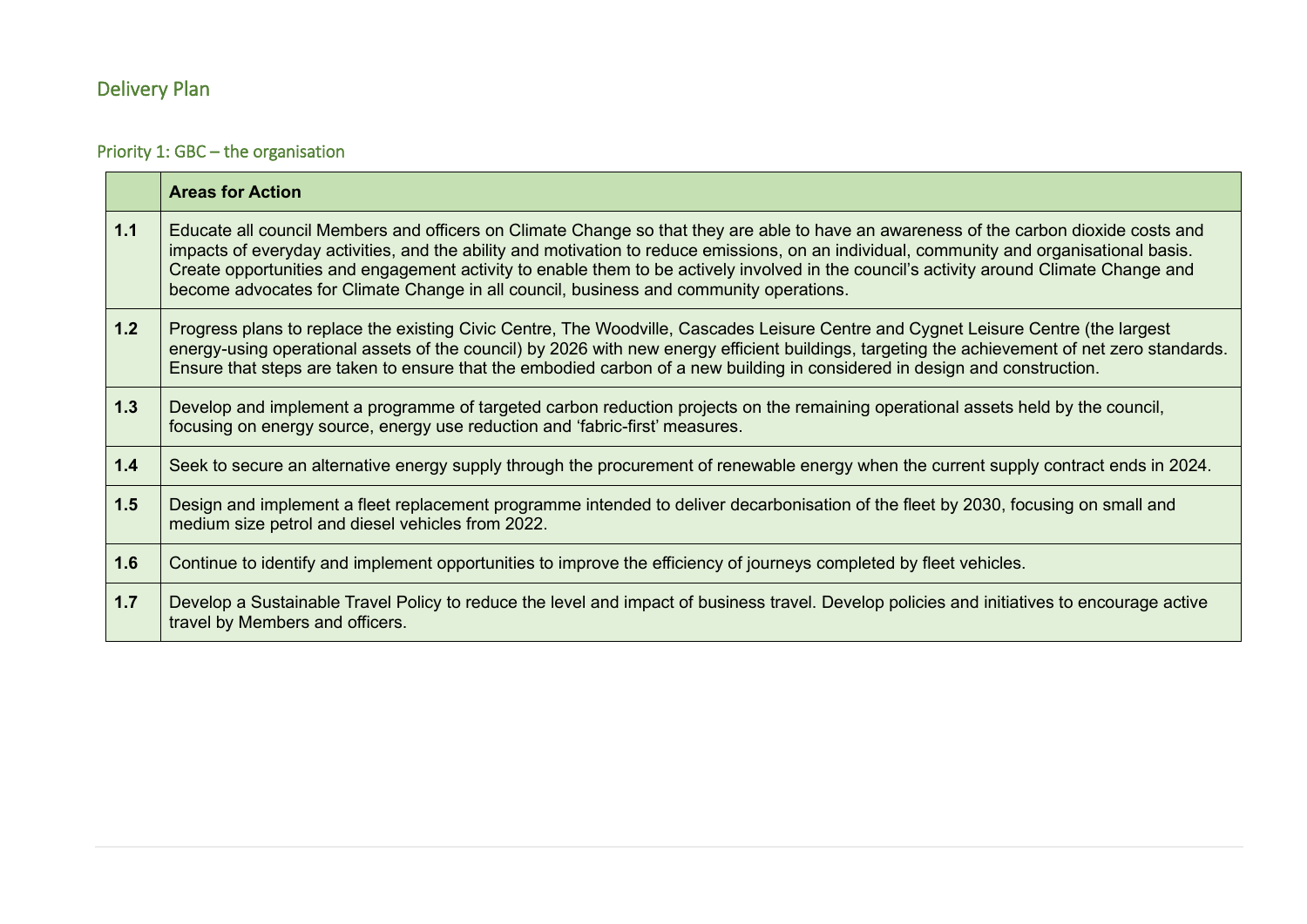



# Priority 2: GBC – the housing provider

|     | <b>Areas for Action</b>                                                                                                                                                                                                                                                                   |
|-----|-------------------------------------------------------------------------------------------------------------------------------------------------------------------------------------------------------------------------------------------------------------------------------------------|
| 2.1 | Implement a GBC resident engagement strategy around Climate Change. Work with partners to promote climate change key messages and<br>activities to all council housing tenants as a means to support them in adjusting behaviours and deliver their own climate change action<br>agendas. |
| 2.2 | Ensure all investment decisions regarding the council's housing stock are made with consideration to the impact of climate change. Develop<br>and deliver a programme of investment to reduce carbon emissions and improve the energy rating of the housing stock.                        |
| 2.3 | Ensure that all projects to deliver new council-owned housing target the achievement of net zero standards and include provision for electric<br>vehicle charging.                                                                                                                        |
| 2.4 | Seek to secure an alternative energy supply through the procurement of renewable energy when the current supply contract for communal<br>and other council-managed housing assets in 2024.                                                                                                |
| 2.5 | Explore alternative energy solutions for communal areas and council housing tenants, looking to encourage use of green energy companies<br>wherever possible.                                                                                                                             |
| 2.6 | Develop and deliver a programme of investment in EV charging points in existing housing estates.                                                                                                                                                                                          |
| 2.7 | Work with council tenants to promote a better understanding of the benefits of alternatively-powered vehicles and active travel options.                                                                                                                                                  |
| 2.8 | Reduce the amount of waste generated by the service and tenants that is sent to landfill with the intention to increase recycling rates.                                                                                                                                                  |
| 2.9 | Ensure the principles of green infrastructure are incorporated into new council housing developments and major works to the existing<br>estate.                                                                                                                                           |

Priority 3: GBC – the community leader

|     | Areas for Action                                                                                                                                                                                                                                                                      |
|-----|---------------------------------------------------------------------------------------------------------------------------------------------------------------------------------------------------------------------------------------------------------------------------------------|
| 3.1 | Implement an overarching Communications Strategy to clearly articulate how the council will seek to engage with residents, businesses,<br>partners and communities to encourage and support climate change action across the borough. Linking in with national and local initiatives, |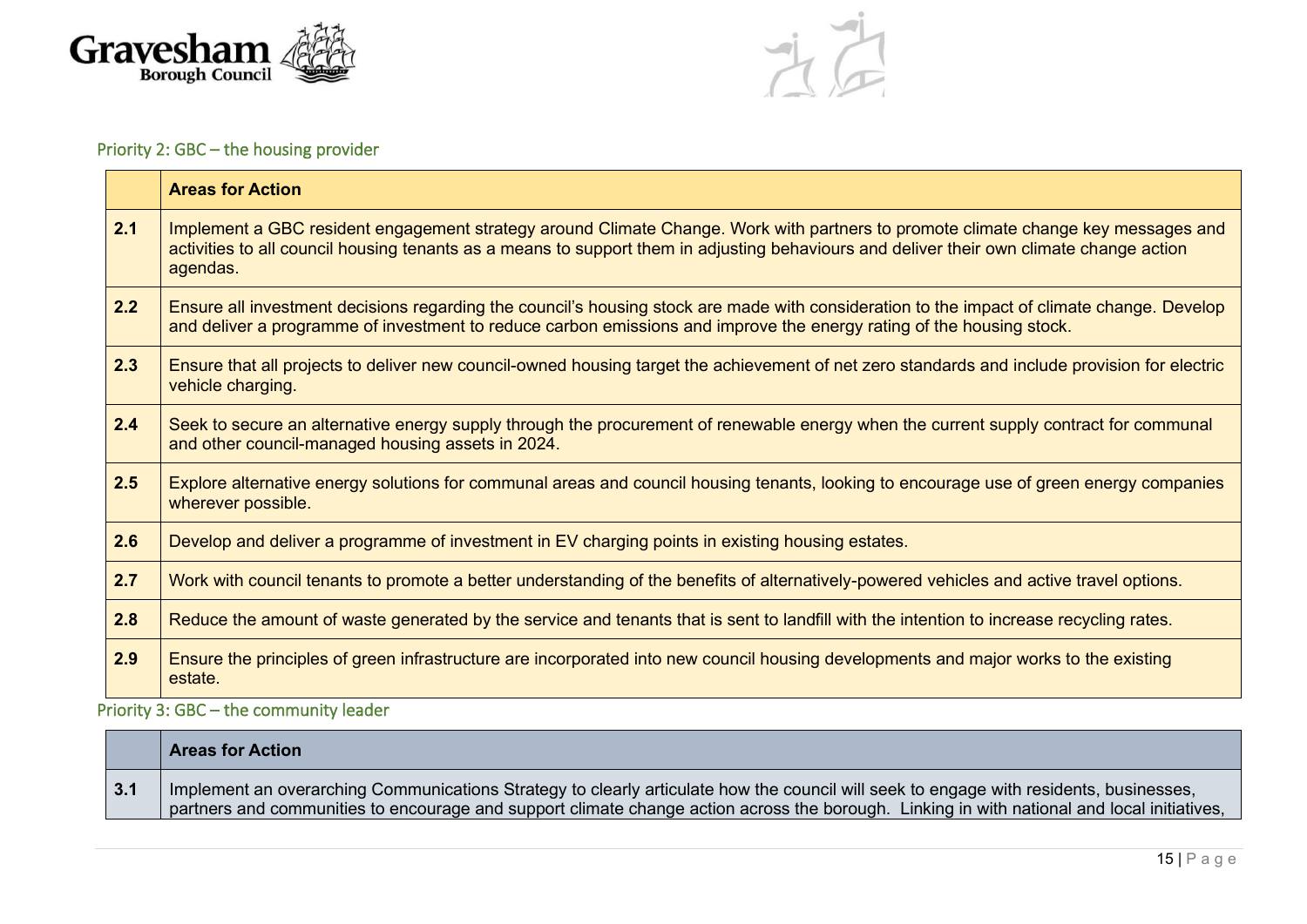



|      | <b>Areas for Action</b>                                                                                                                                                                                                                                                                                      |
|------|--------------------------------------------------------------------------------------------------------------------------------------------------------------------------------------------------------------------------------------------------------------------------------------------------------------|
|      | develop a programme of activities targeted at increasing awareness of climate change activities within schools.                                                                                                                                                                                              |
| 3.2  | Work with partners to promote and deliver initiatives to enable local residents to improve the efficiency of their homes. Inform and support<br>local residents to reduce their own energy usage and consider renewable energy sources.                                                                      |
| 3.3  | Work with partners to enable and support local businesses to decarbonise their premises and processes.                                                                                                                                                                                                       |
| 3.4  | Implement policy to ensure adequate consideration is given to the impacts on the environment of new development (residential and<br>commercial). Ensure that such developments support sustainable living and transport infrastructure and solutions for cycling, walking and<br>low/zero-emission vehicles. |
| 3.5  | Develop electric vehicle charging infrastructure across the borough, both for resident, business and general public use.                                                                                                                                                                                     |
| 3.6  | Encourage active travel through the use of public transport, cycle routes and walking facilities across the borough, promoting the health and<br>climate change benefits for all.                                                                                                                            |
| 3.8  | Work with partners to reduce and manage the impact of climate change impacts through adaptation, mitigation, sustainable flood risk<br>management and promotion of the benefits of green infrastructure.                                                                                                     |
| 3.9  | Review council procurement policies and practice to help mitigate Climate Change. Actively assess major contractors' commitment to<br>achieving net zero by 2050 in the UK and work with these suppliers to improve their performance.                                                                       |
| 3.10 | Continue to develop innovative and sustainable waste management solutions and opportunities for waste recycling and disposal.                                                                                                                                                                                |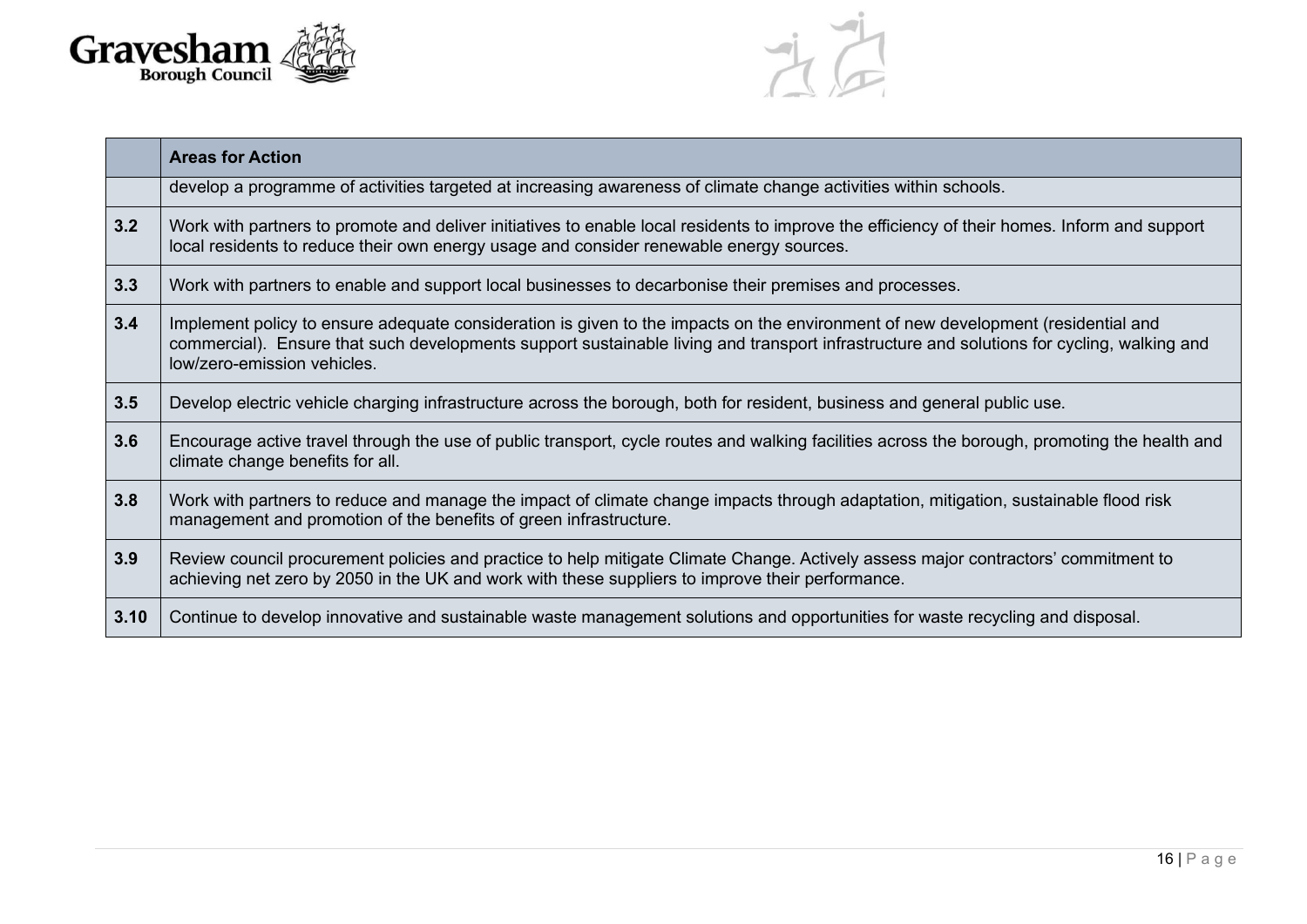



# **Engagement with the community and partners**

The council recognises the critical role residents, communities, local businesses and stakeholders have in taking action to reduce the emissions they produce from their homes, businesses and lifestyle choices. Engagement must therefore be a key component of the delivery of the actions set out in this Strategy.

To provide a forum for sharing knowledge, information and progress on delivery of actions, the Cabinet have established a Climate Change Advisory Board. The Board will:

- Maintain oversight of the delivery of the council's Climate Change Strategy and associated Action Plan and report back on this to Cabinet every six months;
- Work with Officers to formulate the Climate Change Annual Report prior to its presentation to Full Council;
- Remain abreast of wider climate change issues, ensuring that as appropriate information is brought to the attention of the Cabinet.

The council has also established an area on its website dedicated to Climate Change activity. [Climate](https://www.gravesham.gov.uk/home/about-the-council/climate-change/overview)  [Change Overview \(gravesham.gov.uk\)](https://www.gravesham.gov.uk/home/about-the-council/climate-change/overview)

Specifically, the council will:

- Look to develop a Communications Strategy to clearly articulate how the council will seek to engage with residents, businesses, partners and communities to encourage and support climate change action across the borough.
- Linking in with national and local initiatives, develop a programme of activities targeted at increasing awareness of climate change activities within schools.
- Engage with local groups such as the Gravesham Youth Council to inform its activity.
- Through initiatives such as *Adopt a Street – The Street Champions* empower local communities to take responsibility for activity in their areas to improve the environment in which they live.
- Continue to promote initiatives intended to support residents in increasing the efficiency of their homes and securing savings in the supply of energy.

#### **Working across Kent and Medway**

There is a need for the borough to adapt; ensuring it is prepared for the impacts of adverse weather conditions as a result of climate change. The council will be working with its key strategic partners in putting in place specific actions to respond to this requirement.

From a county-wide perspective, the Kent and Medway Energy and Low Emissions Strategy has been developed to provide a pathway to deliver specific actions with the aim of meeting the UK Government's target to achieve net-zero emissions by 2050 for the country.

The strategy sets out a collaborative approach across the county to tackling the climate emergency; it was recently reviewed in May 2020 to take account of the impact of COVID-19. Ten priority actions have been identified, and are supported by a detailed implementation plan set out in the full Strategy document. The priorities are as follows:

• **Priority 1: Emission reduction pathways to 2050** 

Set area and organisational five-year carbon budgets and emission reduction pathways to 2050, with significant reduction by 2030.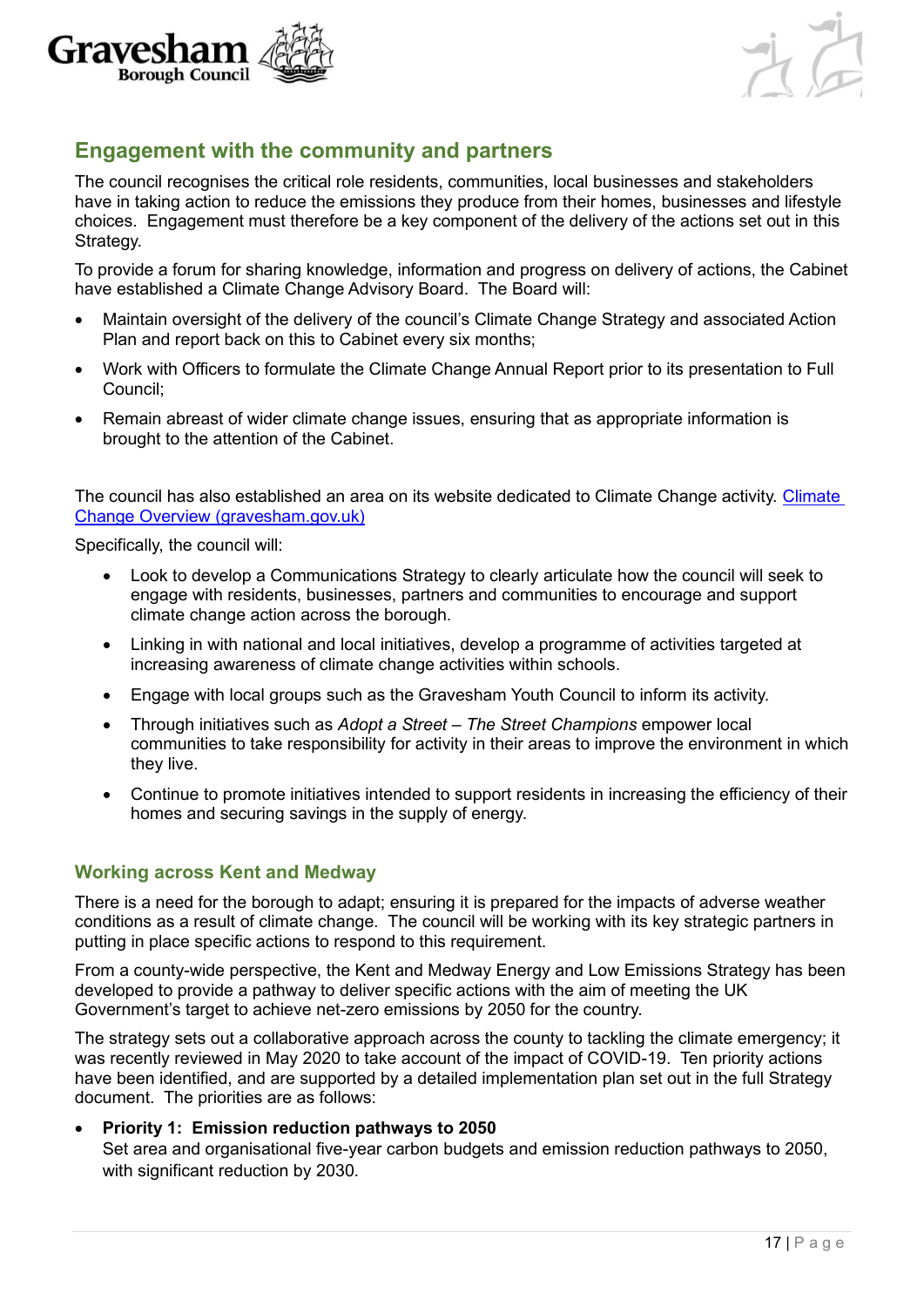



#### • **Priority 2: Public sector decision making**

Develop a consistent approach across Kent and Medway, to assess, manage and mitigate environmental impacts (both positive and negative), resulting from public sector policies, strategies, service delivery, commissioning and procurement.

• **Priority 3: Planning and development**

Ensure climate change, energy, air quality and environmental considerations are integrated into Local Plans, policies and developments, by developing a clean growth strategic planning policy and guidance framework for Kent and Medway, to drive down emissions and mainstream climate resilience.

- **Priority 4: Climate emergency investment fund** Establish a trusted Kent and Medway 'Climate Emergency' carbon sequestration, offset and renewable energy investment scheme and fund.
- **Priority 5: Building retrofit programme** Set up a Kent and Medway net-zero buildings retrofit plan and programme for public sector, domestic and businesses.
- **Priority 6: Transport, travel and digital connectivity** Set up a smart connectivity and mobility modal shift programme – linking sustainable transport, transport innovations, active travel, virtual working, broadband, digital services, artificial intelligence and behaviour change.
- **Priority 7: Renewable energy generation** Set up an opportunities and investment programme for renewable electricity and heat energy generation
- **Priority 8: Green infrastructure**

Develop a multi-functional, natural capital opportunity and investment programme – focusing on environmental projects that store carbon, increase climate change resilience, improve air quality and increase biodiversity.

- **Priority 9: Supporting low carbon business** Develop a support programme for Kent and Medway's Low Carbon Environmental Goods and Services sector.
- **Priority 10: Communications** Develop a comprehensive communications, engagement and behaviour change programme targeted at residents, employees, businesses and visitors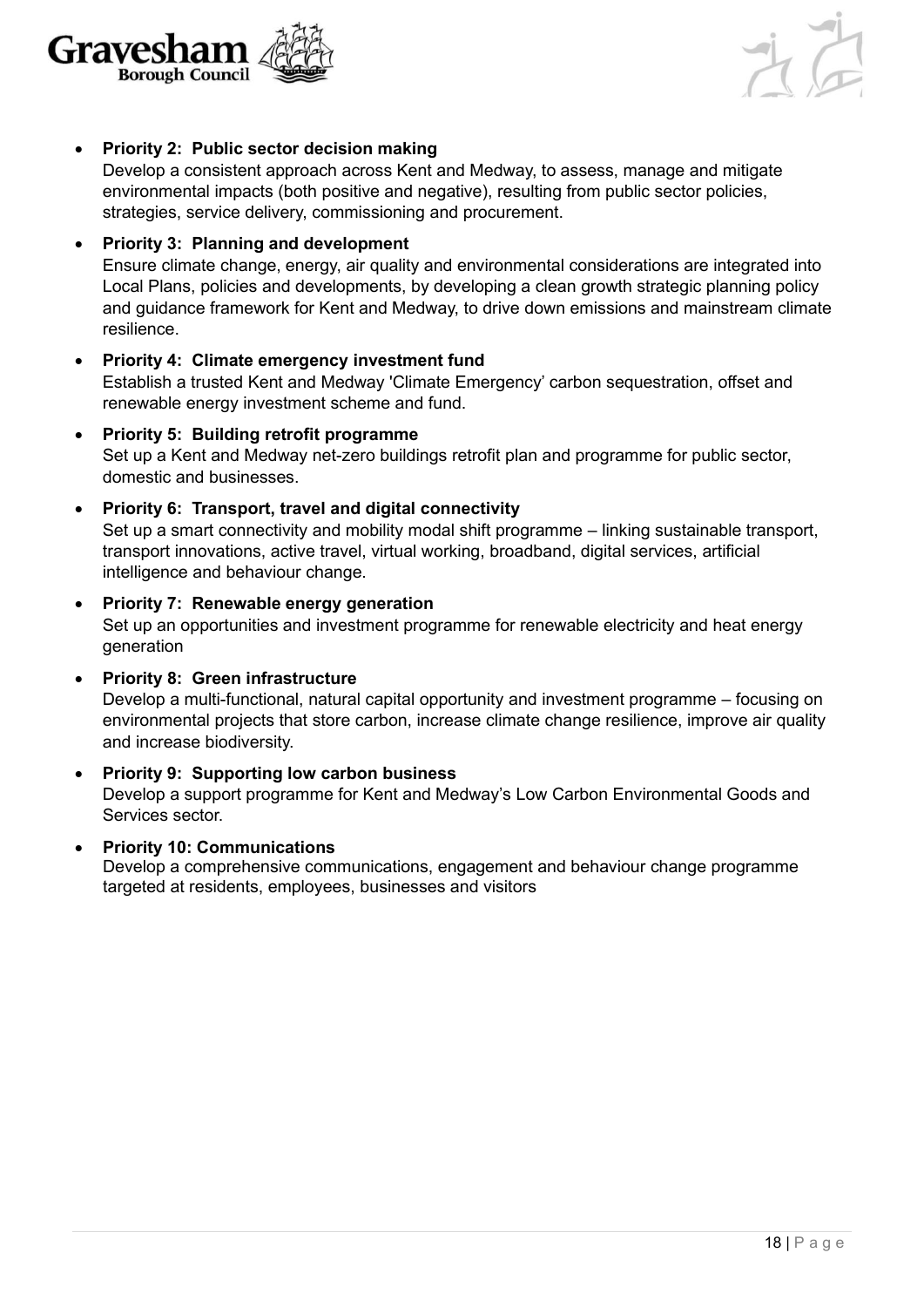



# **Links to other GBC strategies**

The council's Climate Change commitment, is intrinsically linked in several council policies and strategies, putting Climate Change at the heart of all of our activities:



# **Monitoring and reporting**

The council will provide an Annual Report in December each year to report back to the community on progress that has taken place in the previous year on its Climate Change commitments; this will be published on the Council's website. Throughout the year the delivery plan and its associated actions will be progressed by an internal working groups of officers, with reports to the Climate Change Advisory Panel.

Specific data relating to the level of Greenhouse Gas Emissions, both across the borough and specifically for the council and its own emissions, will also be provided on the council's website as the